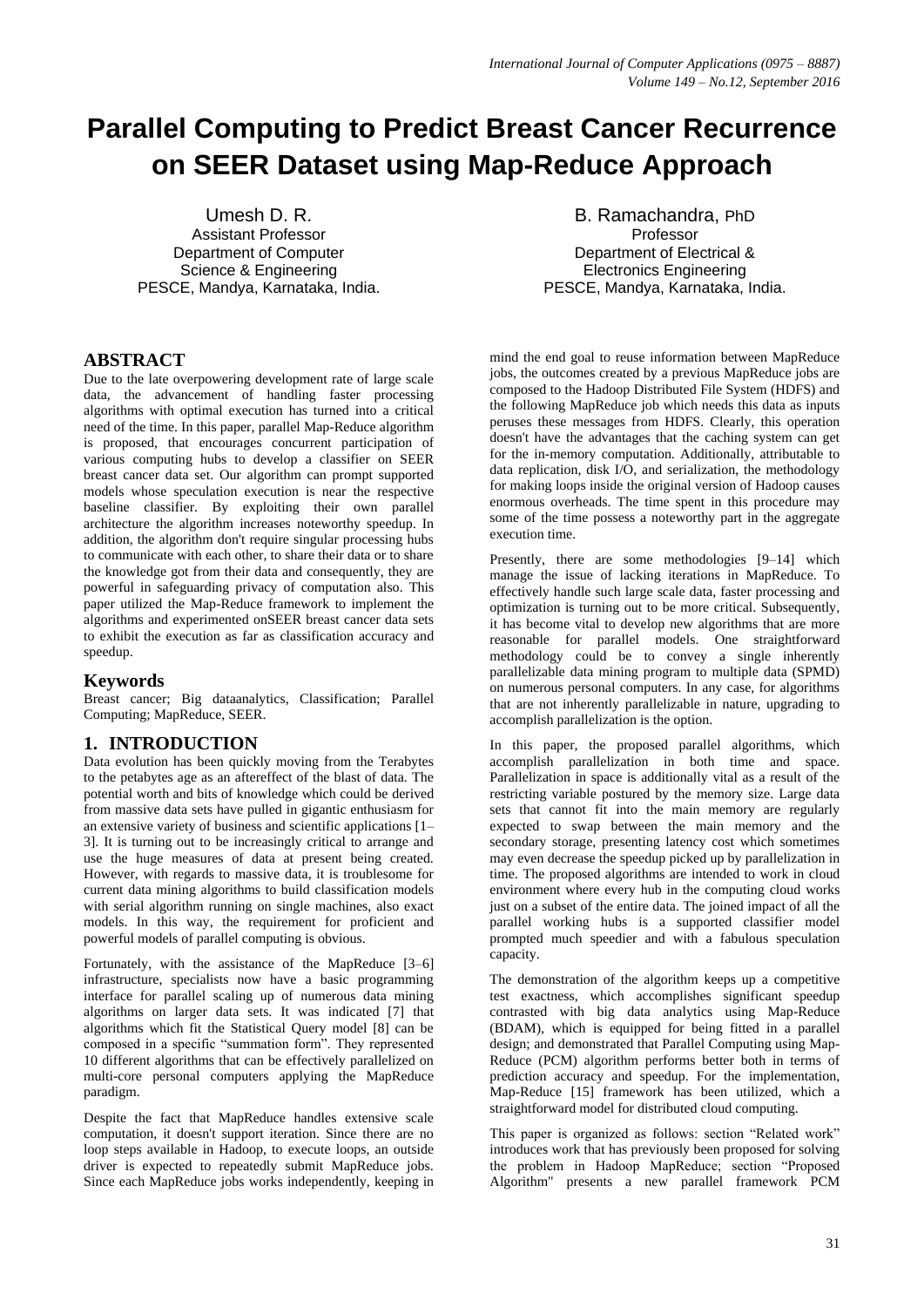algorithm that accomplishes parallelization in both time and space; section "Experimental Result" demonstrate experimentally the predominance of the proposed algorithm over BDAM as far as prediction accuracy and speedup; section "Conclusion" concludes the paper.

# **2. RELATED WORK**

ADABOOST is one of the most popular boosting algorithm proposed in the mid-1990s [16]. Its straightforward natural algorithmic flow joined with its sensational change in the speculation execution makes it a standout among the most intense ensemble techniques. A clear hypothetical clarification of its execution is all around portrayed in [17], where boosting in a two class setting is seen as an additive logistic regression model.

LOGITBOOST is another generally utilized boosting algorithm which is proposed using additive modeling and is appeared to show more powerful execution particularly in the presence of noisy data.

FILTERBOOST [18] is a recent algorithm of the same kind, based on a modification of ADABOOST intended to minimize the logistic loss. FILTERBOOST expect an oracle that can deliver boundless number of labeled samples and in each boosting iteration, the oracle creates sample points that the base learner can either accept or reject. A small subset are utilized to prepare the base learner.

Escudero et al. [19] proposed LAZYBOOST for accelerating ADABOOST, which utilizes several feature selection and ranking techniques. In each boosting iteration, it picks a fixedsize arbitrary subset of features and the base learner is prepared just on this subset. Another fast boosting algorithm in this category was proposed by Busa-Fekete and Ke´gl [20], which uses multiple-armed bandits (MAB). In the MABbased methodology, every arm speaks to a subset of the base classifier set. One of these subsets is chosen inevery iteration and after that the boosting algorithm seeks just this subset as opposed to optimizing the base classifier over the whole space.However, none of these works portrayed so far investigate accelerating boosting in a parallel or distributed setting and in this way their execution is restricted by the resources of a solitary machine.

Wu et al. [21] proposed an ensemble of C4.5 classifiers taking into account MapReduce called MReC4.5. By giving a progression of serialization operations at the model level, the classifiers based on a cluster of computers or in a cloud environment could be utilized as a part of different situations. PLANET [22] is another as of late proposed system for learning classification and regression trees on enormous data sets utilizing MapReduce. These methodologies are particular to the weak learners, (for example, tree models) and consequently don't show up as a general system for ensemble techniques such as boosting.

In spite of these endeavors, there has not been any huge examination to parallelize the boosting algorithm itself. Prior forms of parallelized boosting [23] were basically intended for tightly coupled shared memory frameworks and henceforth is not appropriate in a distributed cloud environment. Fan et al. [24] proposed boosting for adaptable also, distributed learning, where every classifier was prepared utilizing just a small portion of the training set. In this distributed adaptation, the classifiers were prepared either from irregular samples (rsampling) or from disjoint partitions of the data set (dsampling). This work fundamentally centered on parallelization in space however not in time. Henceforth,

despite the fact that this methodology can deal with substantial data by distributing among the hubs, the objective of faster preparing time is not accomplished by this methodology.

Gambs et al. [25] proposed MULTBOOST algorithm which permits participation of two or more working hubs to develop a boosting classifier in a security safeguarding setting. In spite of the fact that initially intended for saving protection of algorithm, MULTBOOST's algorithmic design can fit into a parallel setting. It can accomplish parallelism both in space and time by requiring the hubs to have separate data and by empowering the hubs to process without thinking about other specialists' data.

However, the primary issue of these aforementioned methodologies is that they are reasonable for low latency intercomputer communication environments, for example, conventional shared memory architecture or single machine multiple processors frameworks and are not appropriate for a distributed cloud environment where for the most part the correspondence expense is higher. A huge part of the time is used for imparting data between the registering hubs instead of the real computation. In this proposed methodology, the constraint by making the hubs computation independent from each other thus minimizing these communications has been overcome.

#### **3. PROPOSED ALGORITHM**

In this section, the proposed PCM algorithm has been described. Before that, big data analytics using MapReduce framework has been described, in brief. The pseudocode for big data analytics using Map-Reduce (BDAM) is described in Algorithm-1. Let the data set  $D_n = \{(x_1, y_1), (x_2, y_2), \ldots, (x_m, x_m)\}$  $y_m$ )*}* with label classification  $y_i \in$  {Recurrence (R), Non-*Recurrence (NR)}*;  $x_i \in X$  is the object or instance; The algorithm initialize all the records with weight, so that  $D_1(i) =$  $\frac{1}{m}$  for all the examples in *D<sub>m</sub>*, where  $t \in [1, T]$  and *T* is the total number of iterations. Before starting the first iteration these weights are uniformly initialized (line 1) and they are updated in every consecutive iteration. At each iteration, a weak learner function is applied to the weighted version of the data which then returns an optimal weak hypothesis  $h_t$  (line 5). This weak hypothesis minimizes the weighted error. At each iteration, a weight is assigned to the weak classifier (line 7). At the end of *T* iterations, the algorithm returns the final classifier *H* which is a weighted average of all the weak classifiers. The sign of *H* is used for the final prediction.

# Algorithm-1:  $BDAM (D_n, T)$

**Input:** Consider SEER dataset of n records  $(x_1, y_1)$ , ……,  $(x_n, y_n)$  $y_n$ ) with label classifications  $y_i \in Y =$  {Recurrence (R), Non-Recurrence (NR) $\}$ ;  $x_i \in X$  is the object or instance; Base learner *B; and* Number of iterations *T*

**Output:** The final classifier  $H_{final}(x)$ 

1. Initialize all the records with weight, so that  $D_1(i) = \frac{1}{n}$  $\boldsymbol{n}$ 

2.for  $t$  ← 1 to T do

3. Create distribution  $D_t$  on  $\{1, \ldots, n\}$  from the selected training subset  $S_t$ 

4. Call base learner B, train B with  $S_t$ <br>5. Select weak classifier with small

5. Select weak classifier with smallest error rate  $(\varepsilon_t)$  on  $D_t$ 

$$
\varepsilon_t = Pr_{D_t}[h_t(x_i) \neq y_i]
$$
  

$$
h_t: x \to \{R, NR\}
$$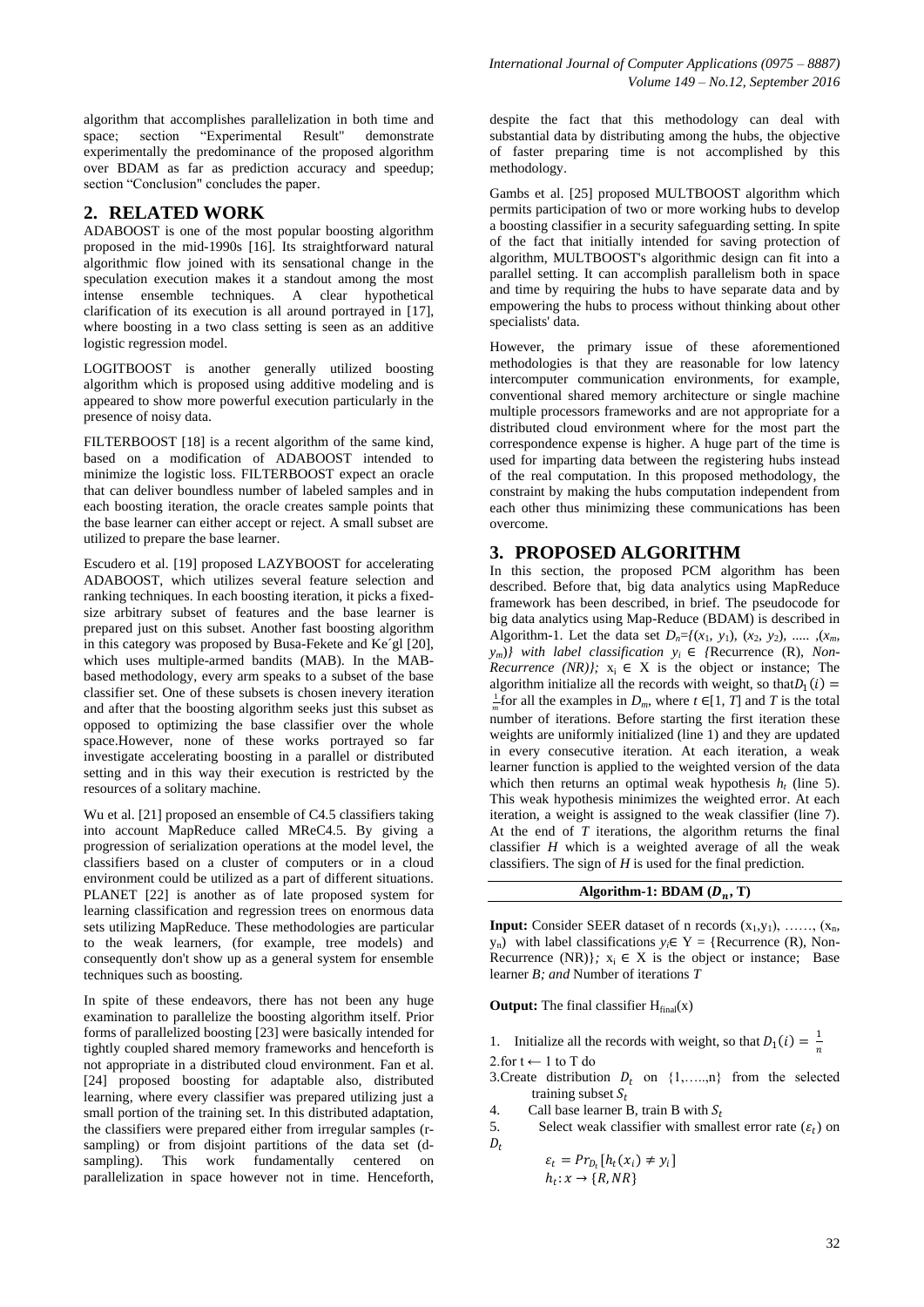6. if 
$$
\varepsilon_t > 0.5
$$
, then set  $T = t - 1$  and exit from loop.

7. Update distribution 
$$
D_{t+1}(i) = \frac{D_t(i)}{Z_t} C(x)
$$

$$
C(x) = \frac{\varepsilon_t}{1 - \varepsilon_t}; y_i = h_t(x_i)
$$
  
\n
$$
\alpha_t = \log \frac{1 - \varepsilon_t}{\varepsilon_t} > 0
$$
  
\n
$$
Z_t \to \text{Normalization constant} \le 1
$$

8. Output: The final classifier  $H_{final}(x)$  =  $argmax_{y i \in \mathrm{Y}} \sum_{t : h_t(x) = y} \alpha_t$ 

Computational Complexity of BDAM depends on the weak learner algorithm in line 4. Rest of the operations can be performed in Θ(*n*). Let's consider decision trees with only two leaf nodes as weak learners. Then the cost is Θ(*dn*) if the data examples are sorted in each attribute. Sorting all the attributes will take Θ(*dn* log *n*) time and this has to be done only once before starting the first iteration. So, the overall cost of the *T*  iterations is  $\Theta(dn(T + \log n)).$ 

The pseudocode for PCM is depicted as a part of Algorithm-2, let  $\hat{D}^p$ <sub>n</sub> is the data set for the p<sup>th</sup> hub. The hubs compute classifier  $H_p$  by finishing all the T iteration of Algorithm-1 on their particular data sets (line 2).  $H_p$  *is defined as follows:* 

$$
\{(h_p^1, \alpha_{p(1)}), (h_p^2, \alpha_{p(2)}), \ldots (h_p^T, \alpha_{p(T)})\}
$$

where  $h_p^t$  *is the weak classifier of*  $p^{\text{th}}$  hub at  $t^{\text{th}}$  iteration and  $a_{p(t)}$  is the corresponding weight of that weak classifier. The worker than reorders the weak classifier,  $h_p^t$ , with increasing *order of*  $\alpha_{p(t)}$  (line 3). Thus, reordering  $H_p^*$  communicated as *follows:* 

$$
\{(h_p^{*1}, \alpha_p^{*}(1)), (h_p^{*2}, \alpha_p^{*}(2)), \ldots (h_p^{*T}, \alpha_p^{*}(T))\}.
$$

If,  $\alpha_{p(k)} = \min \{ \alpha_{p(t)} \mid t \in \{1, 2, ..., T\} \}$  then  $\alpha_{p(k)}^* = \alpha_{p(k)}$ and  $\hat{h}_p^{*j} = h_p^k$ . Now, the reordered  $h_p^{*j}$  *s* are considered for *converging in the T number of iterations for the final classifier.*  $h_t(x)$  *is formed by converging*  $\{(h_1(t), ..., h_M(t)\})$ (line 6) where, these weak classifiers does not necessarily come from the t<sup>th</sup>iteration of the hubs. This converged classifier,  $h_t(x)$  is a *ternary classifier*, a variant of weak classifier proposed by Schapire and Singer [26] which alongside "+1" and "−1" may likewise return "0" as a method for going without replying. It takes a straightforward dominant part vote among the worker's weak classifiers. The ternary classifier will reply "0" if equal number of positive and negative expectations is made by the worker's weak classifiers. Else, it will answer the majority expectation. In line 7, the weights of the comparing classifiers are averaged to get the weight of the ternary classifier. After all the ternary classifiers for T rounds are created, the algorithm gives back their weighted combination as the final classifier.

| Algorithm-2: PCM $(D_{n}^{1},,D_{n}^{M},T)$                                    |  |  |  |  |  |
|--------------------------------------------------------------------------------|--|--|--|--|--|
| <b>Input:</b> The training set of M hubs $D^1_n$ , , $D^M_n$ and               |  |  |  |  |  |
| Number of iterations $T$                                                       |  |  |  |  |  |
| <b>Output:</b> The final classifier ${H_{final}(x) = \sum_t \alpha_t h_t(x)}$  |  |  |  |  |  |
| 1.for $p \leftarrow 1$ to M do                                                 |  |  |  |  |  |
| 2. Hubs compute classifier $H_p$ by completing all the T                       |  |  |  |  |  |
| <i>iteration of Algorithm_1</i> ( $D^p$ <sub>n</sub> , <i>T</i> )              |  |  |  |  |  |
| $H_p^* \leftarrow$ Select weak classifiers of p <sup>th</sup> hub sorted<br>3. |  |  |  |  |  |
| corresponding to $\alpha_{p(t)}$ of t <sup>th</sup> iteration.                 |  |  |  |  |  |
| end for<br>4.                                                                  |  |  |  |  |  |

5. for  $t$  ← 1 to  $T$  do

6. Hypothesis  $h(t)$  is formed by converging  $\{(h_1(t), ...,$  $h_M(t)$ 

7. 
$$
\alpha_r = \frac{1}{M} \sum_{p=1}^{M} \alpha_p(t)
$$

8. end for

9. Output: The final classifier  ${H<sub>final</sub>(x) = \sum_t \alpha_t h_t(x)}$ 

In an parallel computing environment, where M hubs participates parallelly and the data is distributed uniformly among the hubs, the Computational Complexity of Algorithm-2 is  $\Theta(\frac{dn}{M} \log \frac{n}{M} + \frac{Tdn}{M})$  which relies on upon the number of iterations T, the number of instances n, the number of attributes D and number of hubs M. The sorting of the *T* weak classifiers (line 3) will have an additional cost of Θ(*T* log *T*) time, which becomes a constant term if T is fixed.

# **4. EXPERIMENTAL RESULT**

In this segment, the proposed algorithms exhibit in terms of certain performance metrics, for example, classification accuracy and speedup. The algorithm outcomes contrasted with big data analytics using MapReduce framework. All the tests were performed on Amazon EC2 distributed computing environment and the computing hubs used were of type M3 instance designed with Latest Intel Xeon Processor and SSDbacked instance storage that conveys higher I/O execution.

The algorithm applied stratified examining on SEER breast cancer dataset keeping in mind the end goal to form training, validation and test segments. The accuracy results are 10-fold cross validation results. In the analyses, the quantity of mappers in the training procedure is dictated by the quantity of splits of the training data. To uniformly appropriate the classes, the training data is split equally among the mappers utilizing the stratification method. The base learning algorithm is utilized as a part of Algoritm-1 is decision trees with standout non-leaf node as weak learners.

For the accuracy experiments, 2,20,811 instances and 17 attributes of the SEER breast cancer data set are utilized. The details of the 17 attributes can be found in Table 1. The error rate of parallel computing utilizing MapReduce (PCM) framework when the number of computing hubs changes from 1 to 20 are shown in Table 2 andgraphical representation in Figure 1. It can be seen from this table contrasted with the one mapper case the PCM calculation has lower or equal error rates.

**Table 1: Variables Used For Breast Cancer Recurrance Modeling**

| Sl. No. | <b>Variable Name</b>       |  |  |  |  |
|---------|----------------------------|--|--|--|--|
| 1.      | Race                       |  |  |  |  |
| 2.      | <b>Marital Status</b>      |  |  |  |  |
| 3.      | Primary site code          |  |  |  |  |
| 4.      | Histological type          |  |  |  |  |
| 5.      | Behavior code              |  |  |  |  |
| б.      | Grade                      |  |  |  |  |
| 7.      | <b>Extension of Tumor</b>  |  |  |  |  |
| 8.      | Lymph node involvement     |  |  |  |  |
| 9.      | Site specific surgery code |  |  |  |  |
| 10.     | Radiation                  |  |  |  |  |
| 11.     | Stage of cancer            |  |  |  |  |
| 12.     | Age                        |  |  |  |  |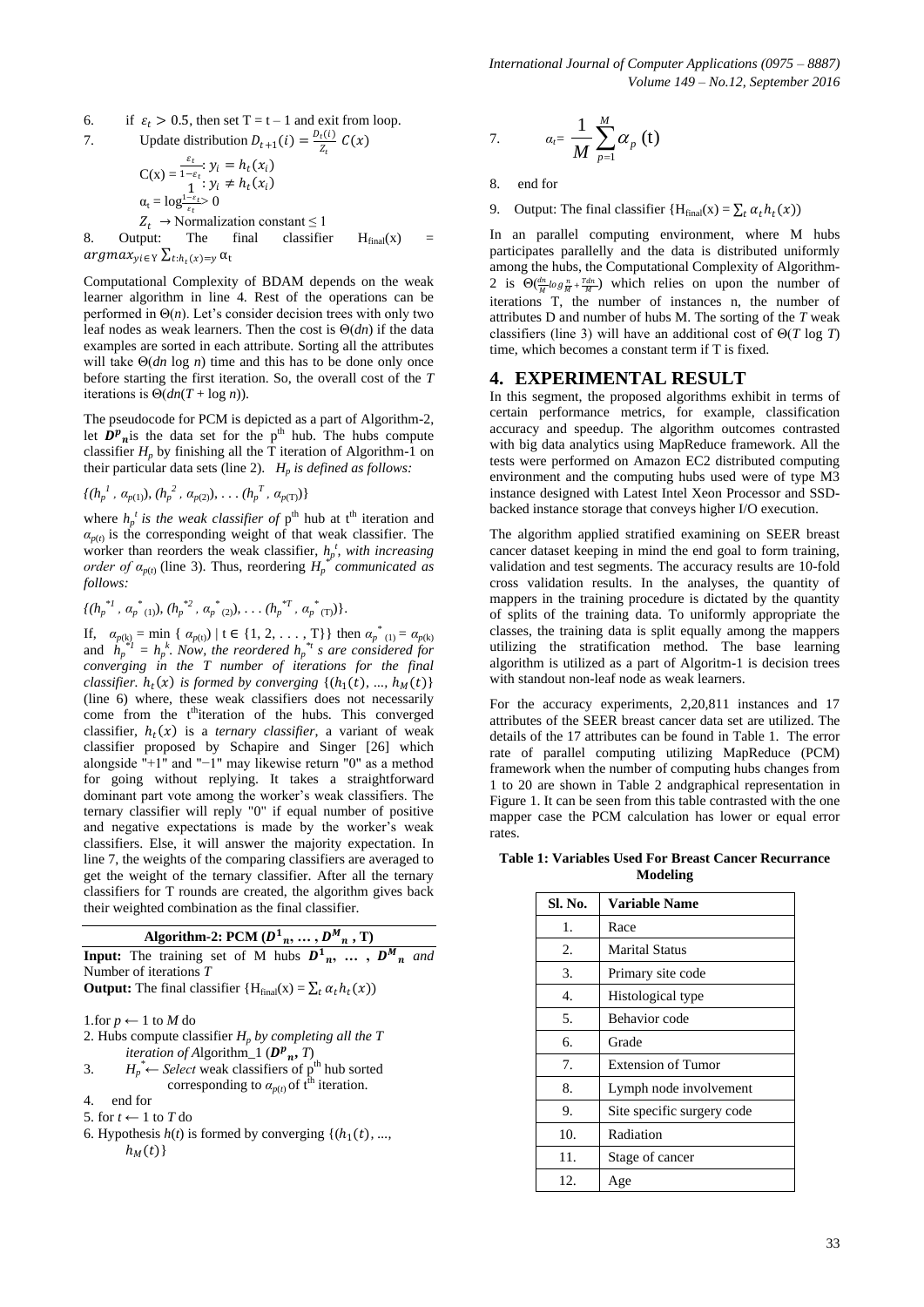| 13. | Tumor size               |
|-----|--------------------------|
| 14. | Number of positive nodes |
| 15. | Number of nodes          |
| 16. | Number of primaries      |
| 17  | Menopause                |

**Table 2: Pcm Error Rates For Different Number Of Hubs**

|             | <b>Number of Computing Hubs for SEER</b><br>dataset in PCM |        |        |        |        |
|-------------|------------------------------------------------------------|--------|--------|--------|--------|
| No. of Hubs |                                                            |        | 10     | 15     | 20     |
| Error rates | 0.1140                                                     | 0.1102 | 0.1016 | 0.0976 | 0.0860 |



**Figure 1: Graphical Representation Of Pcm Error Rates For Different Number Of Hubs**

Further, we compared the error rates acquired by theparallel computing utilizing MapReduce with Big data analytics utilizing MapReduce framework algorithm. The correlation results are appeared in Table 3 and graphical representation in Figure 2. It can be seen that the PCM algorithm has the most reduced error rates in SEER breast cancer datasets.

**Table 3: Error Rates Comparison Between Pcm And Data Analytics Using Mapreduce Framework Algorithm** 



#### **Figure 2: Graphical Representation Of Error Rates Comparison Between Pcm And Data Analytics Using Mapreduce Framework Algorithm**

To show the adequacy speedup execution of the PCM with Big data analytics utilizing MapReduce framework algorithm, we ascertain speedup as the proportion of the training time for

a single computing node over that of a number of computing hubs handling in parallel (we vary this number from 5, 10, 15 to 20). The itemized aftereffects of speedup are appeared in Table 4 and graphical representation in Figure 3. As can be seen from this table, the number of computing hubs increases, the higher speed up the algorithm accomplishes.

**Table 4: Speedup Results For Different Computing Hubs**

|             | <b>Number of Computing Hubs for SEER</b><br>dataset in PCM |        |         |         |  |
|-------------|------------------------------------------------------------|--------|---------|---------|--|
| No. of Hubs |                                                            | 10     | 15      | 20      |  |
| Speedup     | 4.9508                                                     | 8.4430 | 11.8850 | 13.2450 |  |



**Figure 3: Graphical Representation Of Speedup Results For Different Computing Hubs**

### **5. CONCLUSION AND FUTURE WORK**

We proposed our parallel algorithms executed with MapReduce that have fantastic speculation execution. Because of the algorithms' parallel structure, the models can be prompted much quicker. We contrasted the execution of our algorithm with the big data analytics utilizing MapReduce framework as a part of a parallel distributed setting. The tests were performed with the Map-Reduce framework. Our outcomes show that the prediction accuracy of our algorithm is aggressive to the respective baseline and is far and away superior sometimes. We gain significant speedup while building exact models in a parallel domain. The scale up execution of our algorithms demonstrates that they can proficiently use extraresources when the problem size is scaled up.

For the PCM algorithm, since the base learners which handle part of the original datasets work in one single machine successively, in the following step, we plan to parallelize this progression and distribute the computation to additional computing hubs for expanding the computational efficiency. Also, we utilized the same algorithm: BDAM for all the computing hubs in this work. We plan to utilize distinctive algorithms on various computing hubs to build the accuracy further. The reason is that PCM algorithm belongs to the ensemble learning paradigm of machine learning and the more various the base learners are, the higher accuracy could be expected. Further, for the trails, our present adaptation of the algorithms isolates the data using random stratification. We plan to investigate other data partitioning algorithms that can enhance the classification execution significantly further.

#### **6. REFERENCES**

[1] Bacardit J, Llorà X (2013) Large-scale data mining using genetics-based machine learning. Wiley Interdiscip Rev Data Min Knowl Disc 3(1):37–61.